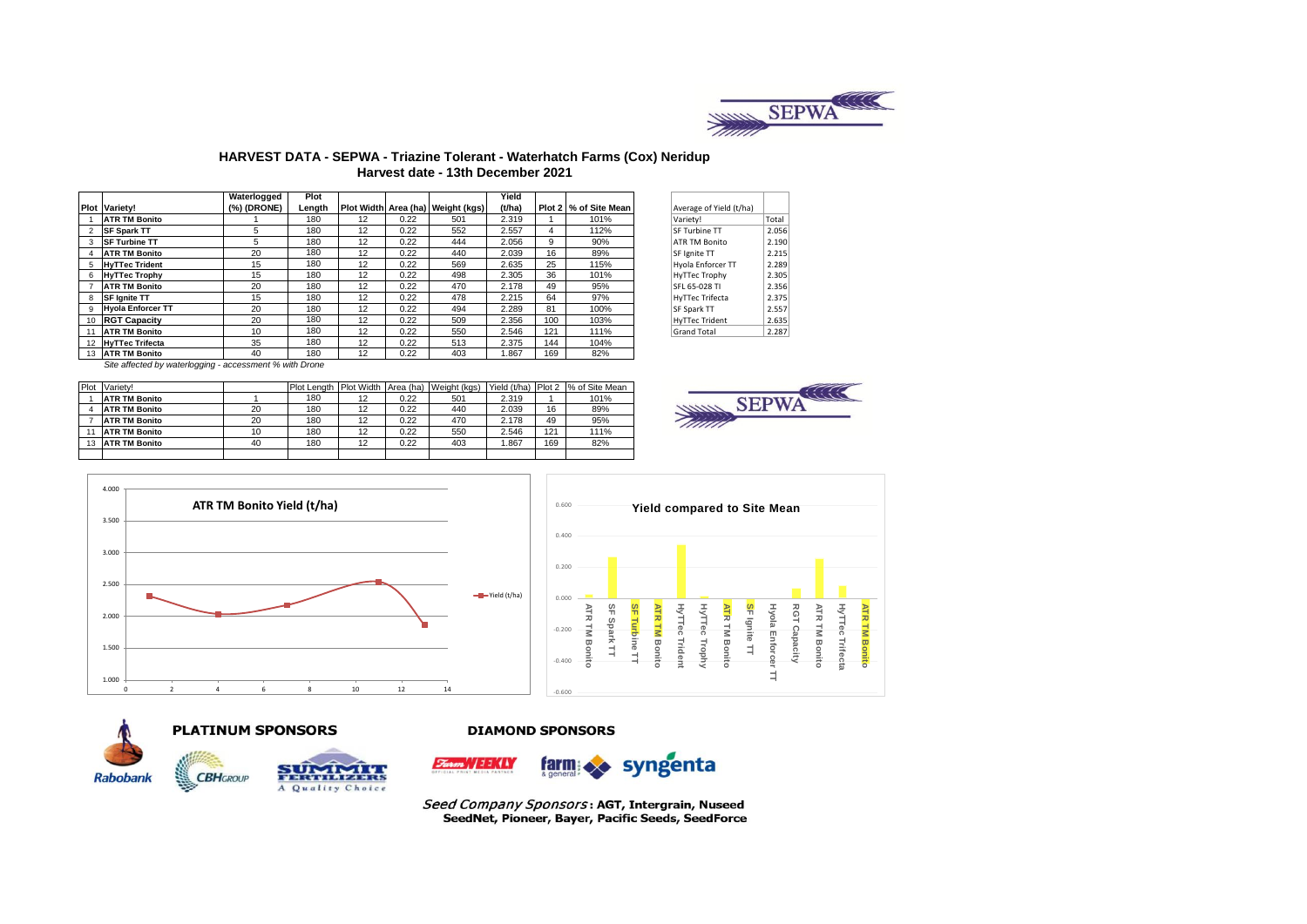



| Plot | Variety                | <b>Triat</b>     | <b>Maturity</b>   | Yield (t/ha)<br>(adj moisture) | % of Site Mean | Protein % | Oil % |
|------|------------------------|------------------|-------------------|--------------------------------|----------------|-----------|-------|
|      | <b>ATR TM Bonito</b>   | Triazine, Open   | Early - Early Mid | 2.319                          | 102%           | 20.5      | 47.2  |
| 2    | SF Spark TT            | Triazine, Hybrid | Early             | 2.557                          | 112%           | 19.3      | 50.2  |
| 3    | <b>SF Turbine TT</b>   | Triazine, Hybrid | Early - Mid       | 2.056                          | 90%            | 19.7      | 49.2  |
| 4    | <b>ATR TM Bonito</b>   | Triazine, Open   | Early - Early Mid | 2.039                          | 89%            | 20.5      | 47.2  |
| 5    | <b>HyTTec Trident</b>  | Triazine, Hybrid | Early             | 2.621                          | 115%           | 21.0      | 46.4  |
| 6    | <b>HyTTec Trophy</b>   | Triazine, Hybrid | Early - Mid       | 2.313                          | 101%           | 20.4      | 50.3  |
|      | <b>ATR TM Bonito</b>   | Triazine, Open   | Early - Early Mid | 2.178                          | 96%            | 20.5      | 47.2  |
| 8    | SF Ignite TT           | Triazine, Hybrid | Mid - Late        | 2.222                          | 97%            | 20.1      | 48.5  |
| 9    | Hyola Enforcer TT      | Triazine, Hybrid | Mid - Early       | 2.299                          | 101%           | 21.4      | 49.4  |
| 10   | <b>RGT Capacity</b>    | Triazine, Hybrid | Early - Mid       | 2.358                          | 103%           | 21.3      | 48.2  |
| 11   | <b>ATR TM Bonito</b>   | Triazine, Open   | Early - Early Mid | 2.546                          | 112%           | 20.5      | 47.2  |
| 12   | <b>HyTTec Trifecta</b> | Triazine, Hybrid | Mid - season      | 2.372                          | 104%           | 20.4      | 48.1  |
| 13   | <b>ATR TM Bonito</b>   | Triazine, Open   | Early - Early Mid | 1.867                          | 82%            | 20.5      | 47.2  |

*Yield, Protein and Oil adjsuted for moisture - average moisture 6.0 %*

*Site affected by waterlogging - accessment % with Drone*

| Site Mean (t/ha)                       | 2.28   |
|----------------------------------------|--------|
| Probability                            | 0.776  |
| <b>Least significant difference 5%</b> | 0.7919 |
| CV <sub>%</sub>                        | 11.4   |

|                          | <b>Site Details</b>      |                 |                  |       |     |                                |
|--------------------------|--------------------------|-----------------|------------------|-------|-----|--------------------------------|
| <b>Soil Description:</b> | Sandy Loam over Clay     |                 | January          | 4.7   |     |                                |
| Date Sown:               | Monday, 10 May 2021      |                 | February         | 33.9  |     |                                |
| <b>Harvest Date:</b>     | Monday, 13 December 2021 | Ê               | March            | 53.2  |     |                                |
| <b>Seeding Rate:</b>     | 2.3 kg/ha                |                 | <b>April</b>     | 32.1  |     |                                |
|                          |                          | 2021 (          | <b>May</b>       | 88.4  |     |                                |
|                          | <b>Plot Dimenstions</b>  |                 | June             | 94.1  |     | Cumulative<br>Season           |
| Length (m)               | 180                      | RAINFALL        | July             | 81.4  | 512 |                                |
| Width (m)                | 12                       |                 | <b>August</b>    | 74.7  |     | <i>r</i> e Growing<br>Rainfall |
| Plot Area (ha)           | 0.216                    |                 | <b>September</b> | 51.6  |     |                                |
| <b>Conversion Factor</b> | 4.63                     |                 | <b>October</b>   | 89.7  |     |                                |
|                          | <b>Rainfall Data</b>     |                 | Total            | 603.8 |     |                                |
| Growing Season (mm)      | 512                      |                 |                  |       |     |                                |
| Site Yield (t/ha)        | 2.28                     | <b>Station:</b> | Myrup            |       |     |                                |
| kg/mm - Rainfall         | 4.5                      |                 |                  |       |     |                                |



# **PLATINUM SPONSORS**

**CBH**GROUP

**Platinum Sponsors** 



733.437



farm: AA syngenta

**DIAMOND SPONSORS** 



Seed Company Sponsors: Quaker Oats, Nuseed, Pacific Seeds, Canola Breeders of WA, Australian Grain Technologies, Heritage Seeds, Adelaide University and Intergrain